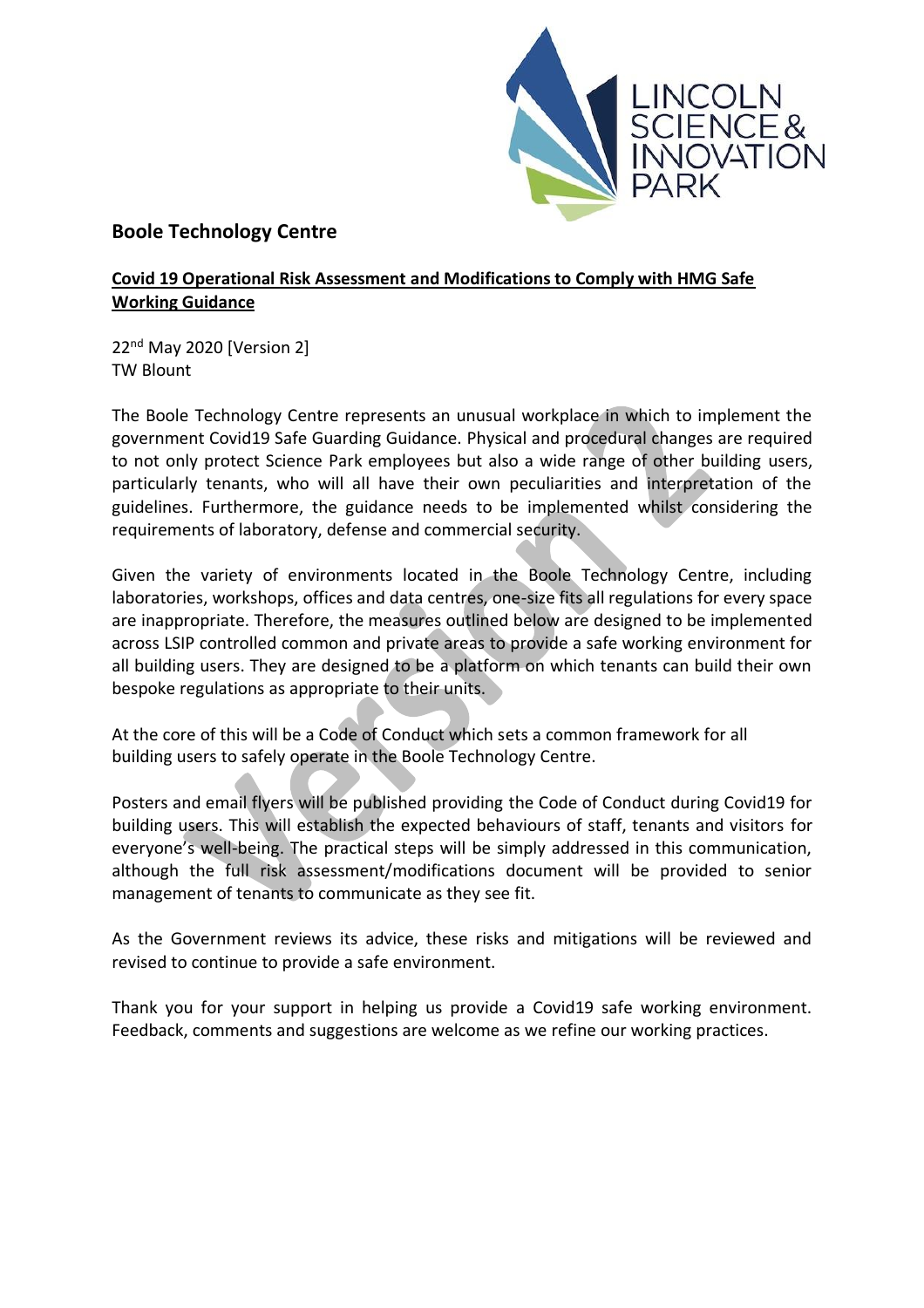#### **DRAFT CODE OF CONDUCT POSTER**



# **STAY ALERT > CONTROL THE VIRUS > SAVE LIVES**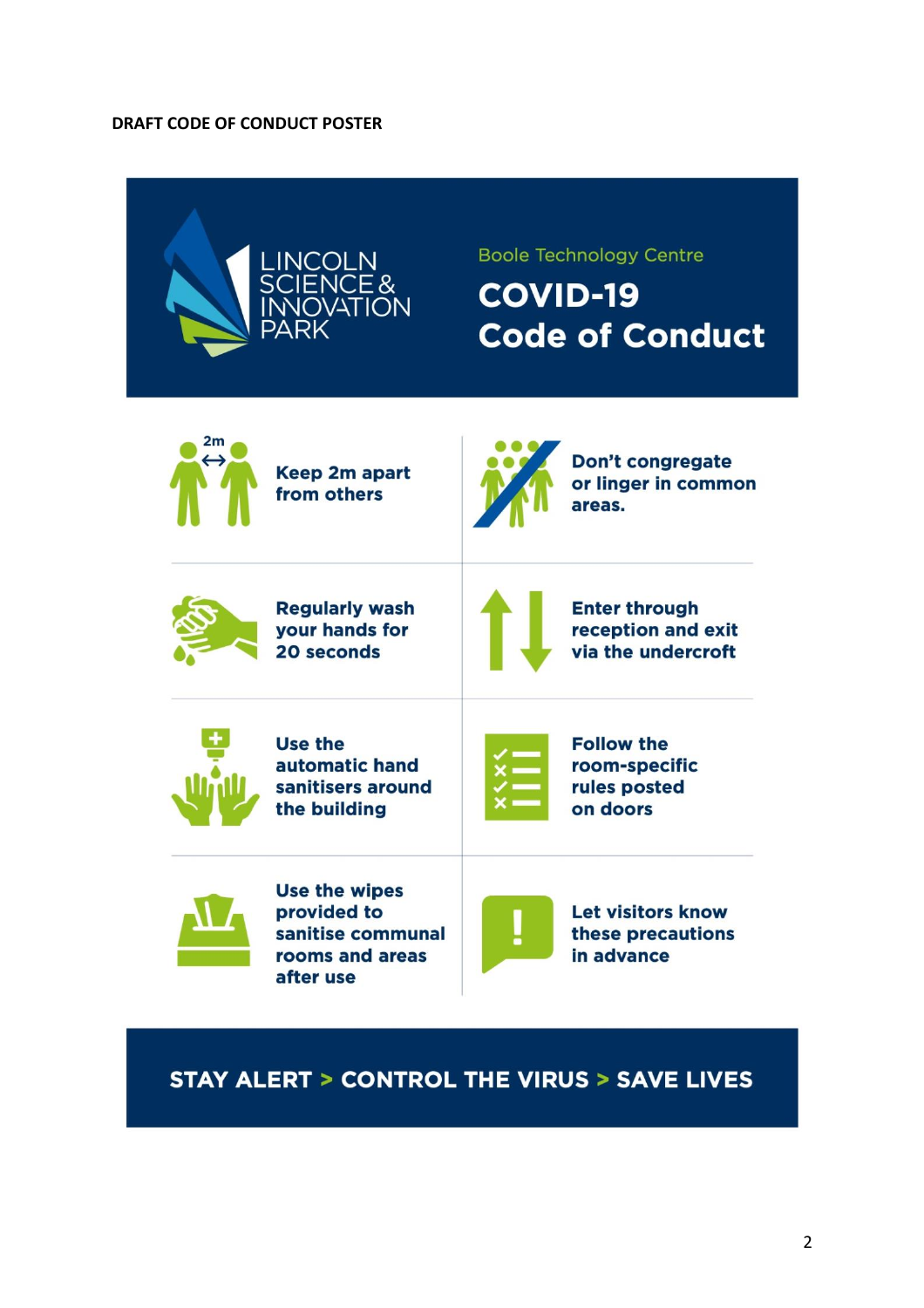### **RISKS AND PHYSICAL/BEHAVIORAL MODIFICATIONS**

### **RISK: Transfer virus via lack of social distancing**

- 1. Signage at all entrances/exits to the building and corridor entrances reminding building users to maintain 2m distance where possible.
- 2. Physical indicators in lobbies and corridors indicating 2m distances.
- 3. Guidance provided to all building users via emails and posters reinforcing the code of conduct.

#### **RISK: Transfer of virus via hard surfaces**

- 1. Enhanced cleaning of hard surfaces by Swallow with a particular focus on door handles.
- 2. Provision of automatic sanitizing gel providers at all entrances/exits to the building and corridors.
- 3. Remind building users of the importance of regular hand-washing via signage.
- 4. Provision of sanitizing wipes in the following locations;
	- a. Meeting rooms 1, 2, 3;
	- b. Reception;
	- c. Admin Office;
	- d. Director's Office;
	- e. Meeting Pod;
	- f. Kitchenette Areas
	- g. Breakout area.

Guidance on their use before and after each person uses the area to be posted in each area.

- 5. Removal of shared cutlery and crockery to storage. Replace with disposable alternatives where possible.
- 6. Removal of crockery, pens, erasers, white boards from Meeting Rooms to storage. Replace with disposable alternatives where possible.
- 7. Encourage people not to use the fridges and microwaves and, if they do, to sanitize before and after use.
- 8. Wedge open doors that do not need to be closed (i.e. not fire doors) such as the break out area door.
- 9. Issue additional fobs to tenants so that key pads do not need to be used for access.
- 10. Open car park barrier during working hours so that key pad does not need to be used.
- 11. Regular scheduled sanitization of regularly used communal buttons on vending machines and water dispensing machines.
- 12. Staff will be encouraged to use equipment personal to them as much as possible (phones, keyboards, work stations, pads, pens) and if not possible to sanitize equipment before and after use.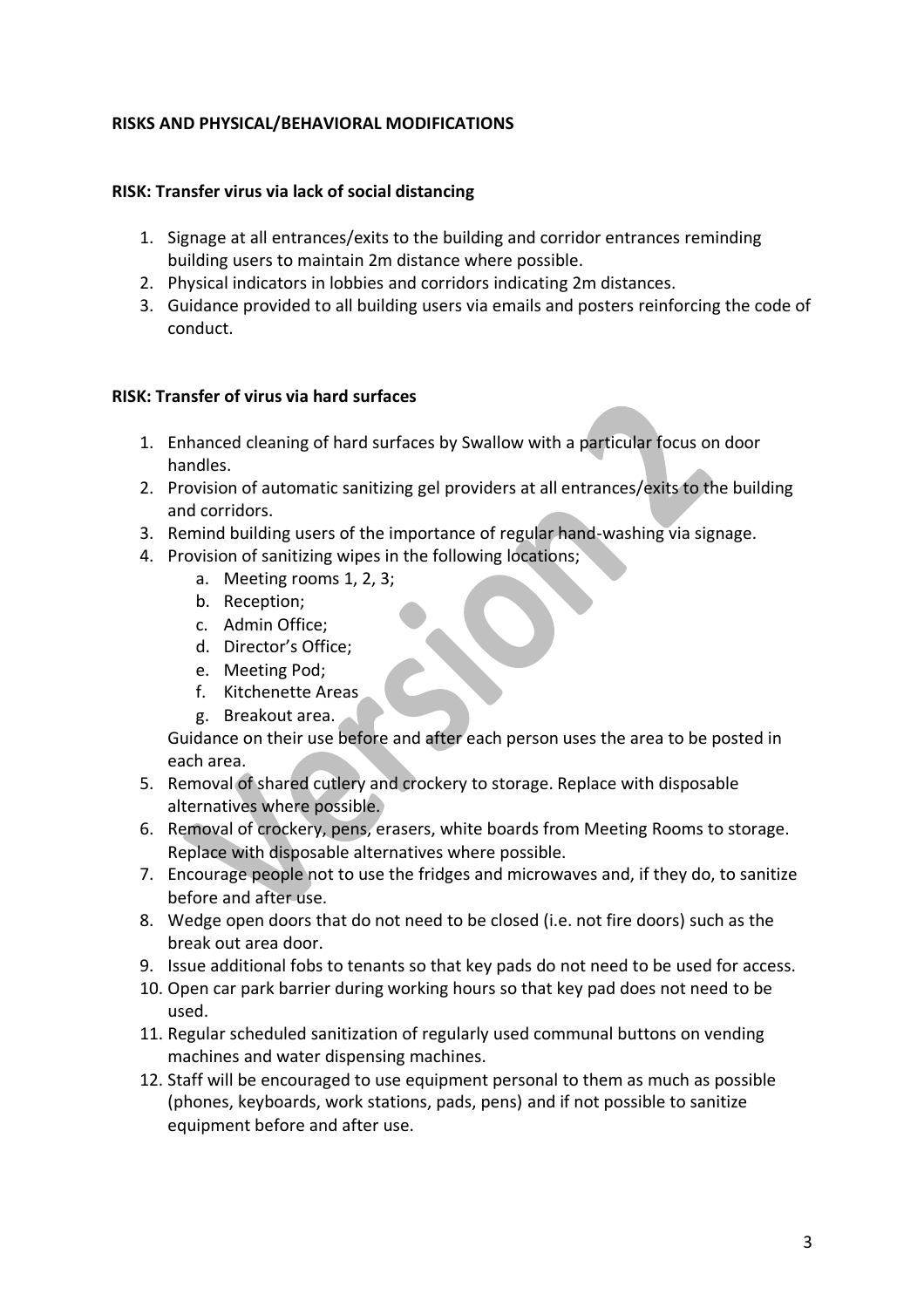# **RISK: Groups gathering or counterflows of people at entry/exit points to the building, particularly during traditional commuting times.**

- 1. Tenants of the main building should be encouraged to use the Reception Doors to enter the building and the Undercroft doors to exit the building.
- 2. Tenants should be encouraged to share their own risk assessments with LSIP to allow for effective scheduling of working hours to minimise number of people in the building and entering/exiting at the same time.
- 3. Access to the Annex is limited to tenants of the Annex unless by special agreement to use the shower facilities.

# **RISK: Groups gathering in areas too small for effective social distancing.**

- 1. During summer months, all windows that can be opened, should be opened, including;
	- a. Office windows
	- b. Meeting room window
	- c. Reception windows
	- d. Breakout area windows
- 2. Encourage tenants not to gather in groups in public areas, particularly when entering and leaving the building, and to always try to maintain 2m distancing.
- 3. Monitor building occupancy level and impact on congregation. If necessary implement maximum building occupancy levels and negotiate with tenants staggered access arrangements.

# *Reception*

- 1. Sneeze guard screens to be put up on Reception Desk.
- 2. Warning tape to be put on the floor with signage instructing people not to pass through to Reception/Admin Office/Kitchen without the permission of the receptionist.
- 3. Mark waiting area with 2m distancing signage.
- 4. Encourage tenants not to loiter in the reception area.
- 5. Signage on the front door establishing a maximum number in reception at any given time of 4 and asking that people wait outside until they don't cause that number to be exceeded.

### *Meeting Rooms*

- **MR1:** Temporarily re-assigned as an LSIP Office.
- **MR2:** Establish maximum occupancy of 4.
- **MR3:** Establish maximum occupancy of 8.
- **Pod:** Establish maximum occupancy of 1.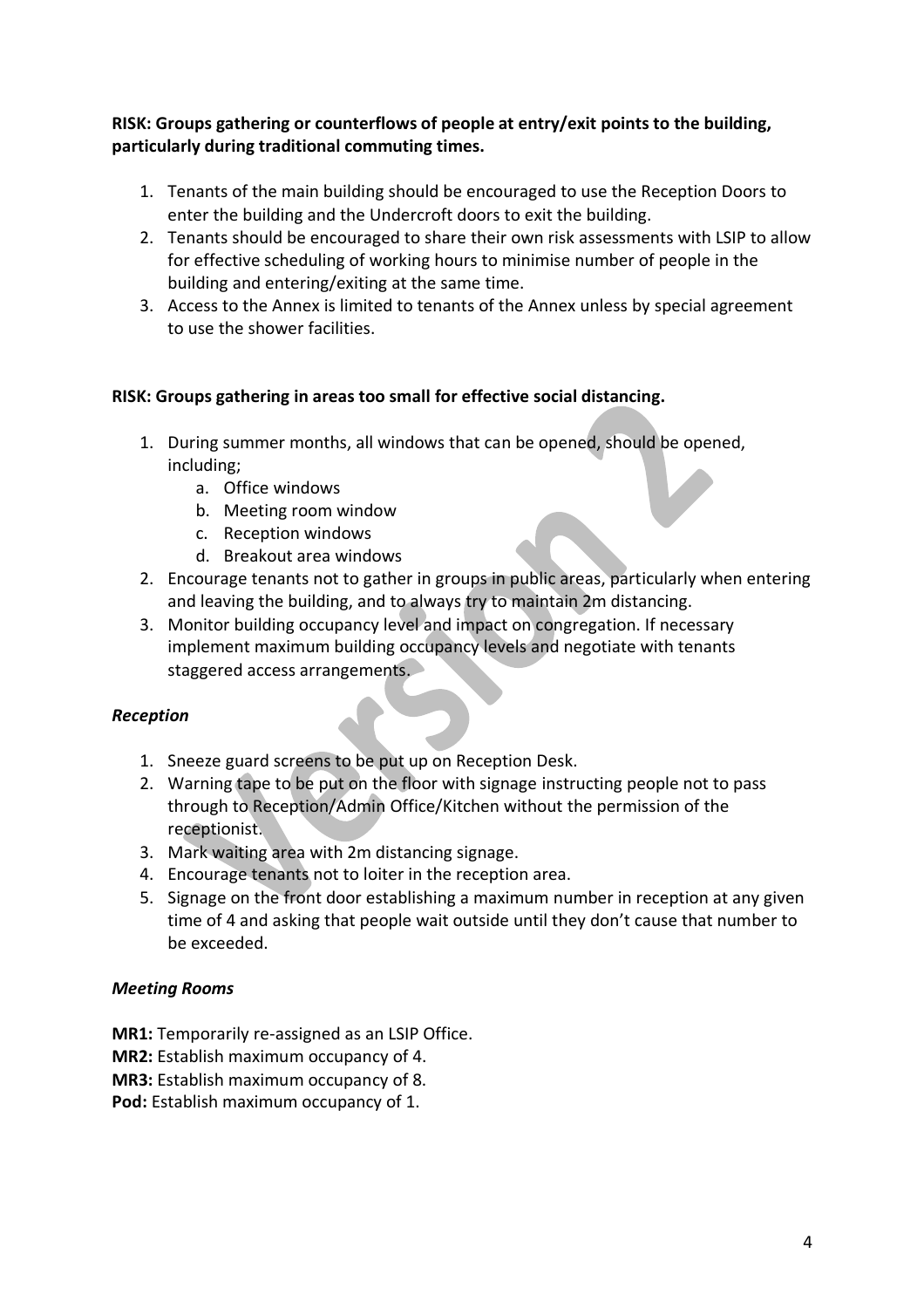# *Kitchens*

- 1. Encourage people to bring their own packed lunch and do not store in the kitchen.
- 2. Establish maximum occupancy of 1.
- 3. Reception kitchenette for LSIP use only.

## *Toilets*

- 1. Establish temporary maximum occupancy of 1.
- 2. Place vacant/occupied slider signage on each bathroom door.

### *Common Spaces*

- 1. Establish maximum occupancy of 4 in the glass breakout area.
- 2. Establish maximum occupancy of 3 in the ground floor lobby.

### *Lifts*

- 1. Establish maximum occupancy of 1 per lift.
- 2. Signage on doors encouraging people to use stairs and sanitization stations.

#### *Corridors and Stairwells*

- 1. Floor signage indicating 2m distancing.
- 2. Encourage people not to linger in corridors nor travel in large groups.

### **RISK: Offices too small for effective social distancing**

- 1. Redeploy MR1 as an office.
- 2. Reconfigure Admin Office for side-by-side rather than face to face working.
- 3. If 2m work 'bubbles' cannot be created, employ further screening.
- 4. Rota office and home working to maximise the latter and ensure staff on site numbers are minimised.
- 5. One-on-one reviews of roles with staff to identify maximum amount of working time that can be undertaken at home.

### **RISK: Additional considerations regarding Bathrooms and Showers**

- 1. Provision of paper towel dispensers and bins in all bathrooms.
- 2. Provision of vacant/engaged signage and encourage people to temporarily use bathrooms one at a time.
- 3. Arrange cleaning of shower at the beginning and end of each day;
- 4. Provision of sanitizing spray in shower for people to use before/after using the shower facilities.
- 5. Provision of sanitizing gel stations outside each bathroom area.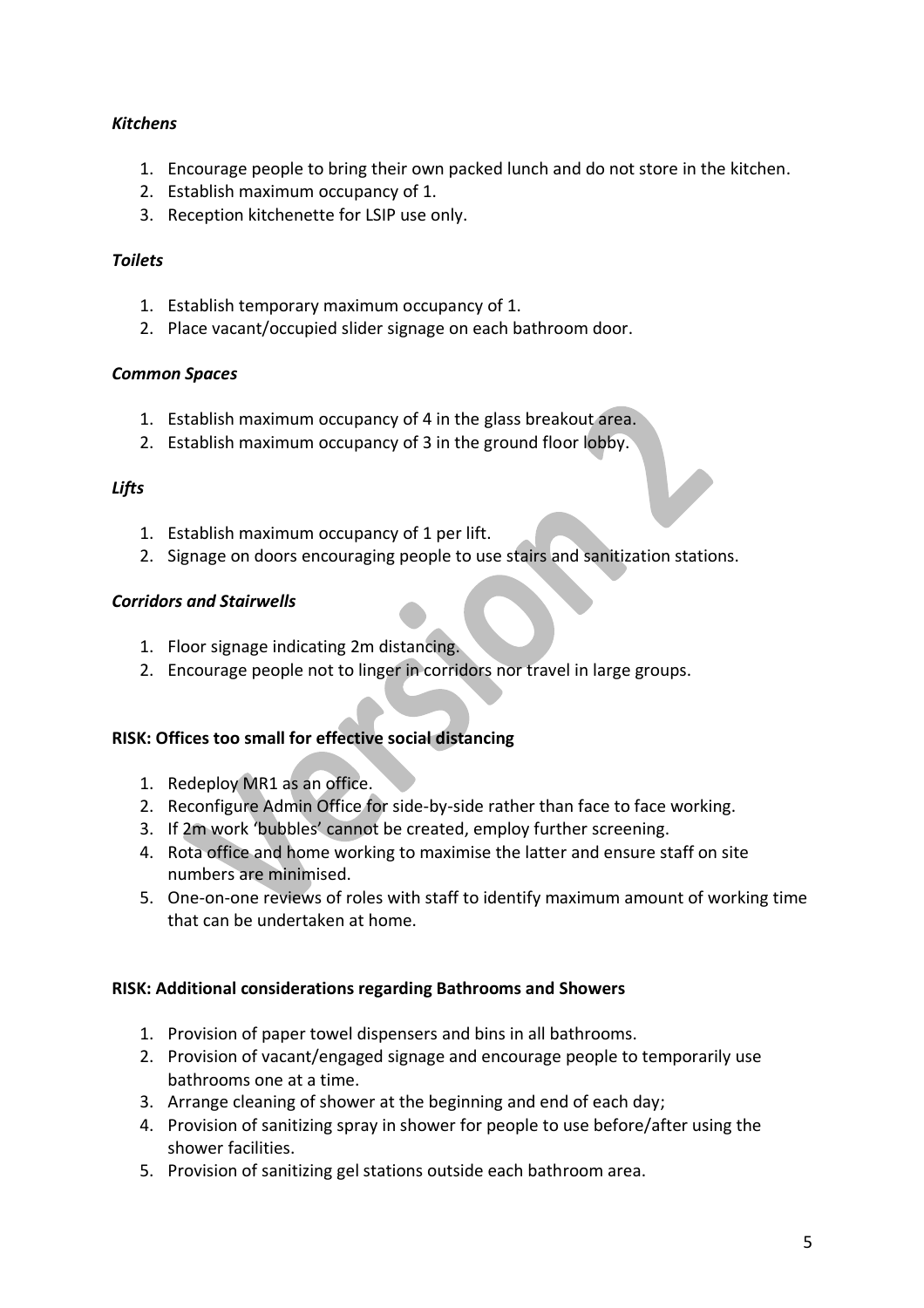#### **RISK: Breaks and luncheons**

- 1. Encourage all building users to bring their own lunch/snacks from home rather than using building facilities/leaving site to purchase.
- 2. Provision of additional external picnic areas to accommodate social distanced breaks etc.
- 3. Encourage tenant senior management to make personal storage provisions for staff to allow them to bring in lunches etc.

#### **RISK: Visitors, Deliveries and Contractors**

#### *Visitors*

- 1. Tenants are encouraged to provide LSIP with notice of any visitors coming to site.
- 2. The building Code of Conduct will be provided to tenants to provide to visitors in advance of their visit.
- 3. Visitors will be reminded of the Code of Conduct on arrival.
- 4. LSIP will monitor visitor numbers to ensure rules on social distancing are not compromised.
- 5. Visitors will be signed in digitally [Note: review whether sign in via camera is possible].
- 6. Visitors will be encouraged to leave via the Undercroft with their host calling reception to notify that they have left.
- 7. CCTV on the Undercroft doors will be used on Reception to monitor use of those doors.

### *Deliveries*

- 1. A parcel station will be established under the Reception Stairs.
- 2. Delivery agents will be encourage to leave parcels there, having logged them into Reception.
- 3. Where possible, the fire door will be open so that Delivery Agents can enter via the main door and exit via the fire door.
- 4. Sanitization wipes will be available on the parcel station for recipients to disinfect any incoming parcels.
- 5. Tenants will be encouraged to pick up parcels as soon as practicable.
- 6. Building users will be encouraged not to have personal deliveries made to the building.
- 7. Any parcels left at the end of the day will be locked in MR1.

#### *Contractors*